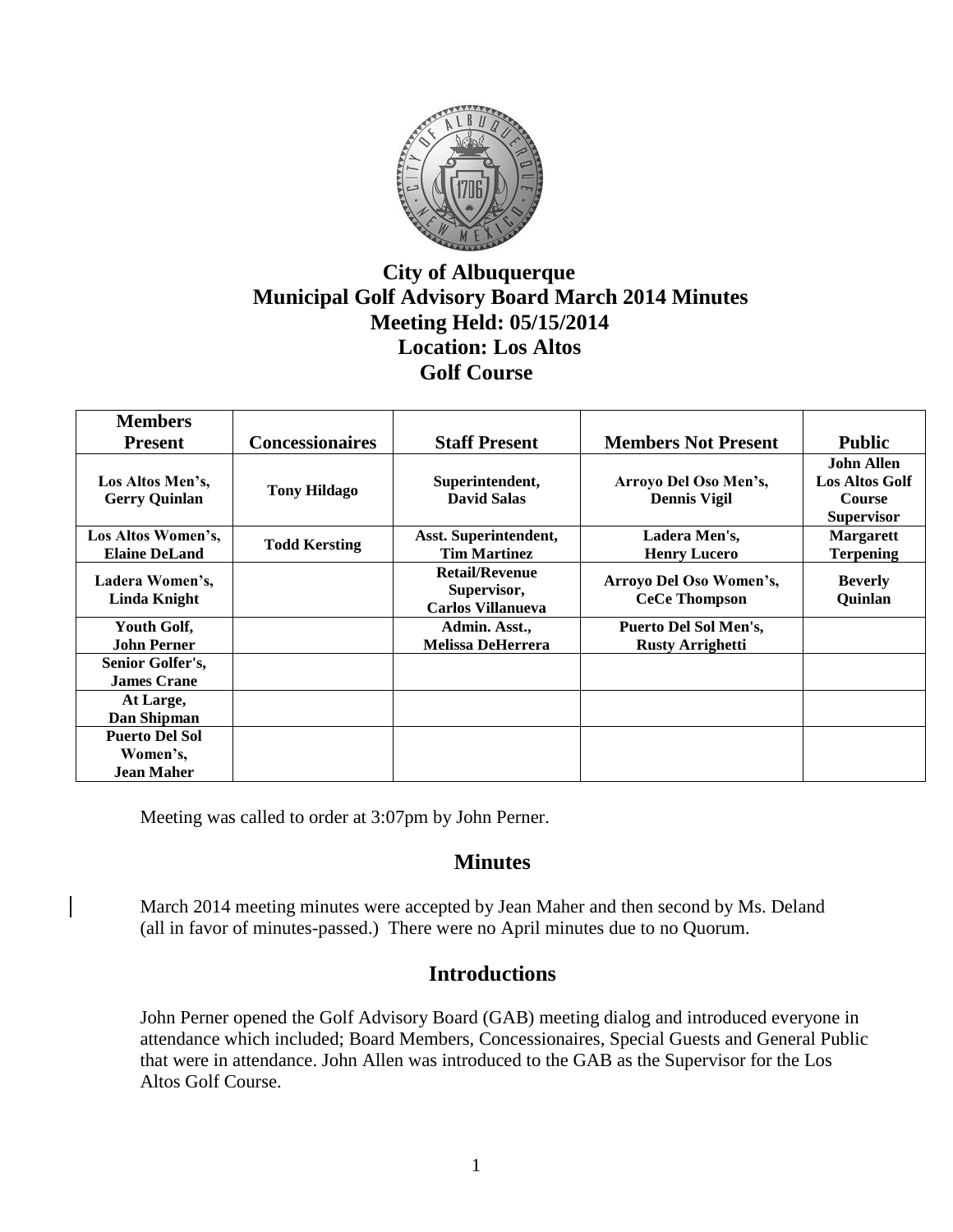# **Golf Management Updates**

#### **Personnel Updates**

**Dave Salas:** Introduced John Allen as the new M14 Supervisor at Los Altos Golf Course. There is still an open position for a M14 Supervisor at Puerto Del Sol and one Utility repairer at Los Altos and Puerto Del Sol. Three out of the seven Adecco temps are working and two APS Interns were also hired. The Seasonals hiring did not do so well. The Interns are APS interns and one is placed at Puerto Del Sol and one at Ladera. Dave is working with Sherri Hines to get two more APS Interns so we can staff one at Arroyo Del Oso and Los Altos Golf Courses. The APS Interns only do real basic light jobs duties such as: pruning and changing holes. The State is paying for the interns' services. Dave touched base with Gerry Wolfe Asst. Director, earlier about having inmate workers at the golf courses. Right now there is only one crew and they are very involved with Open Space. So timewise, not sure when we will be getting the inmates to come out and work on the golf courses. Cost for inmates per day is \$300. This will cover their transportation, security and a small salary. The difference between City's seasonal/temp is that we pay \$8.60 per hour and only work them a max. of 20 hours per week. The Adecco temps get paid \$8.60 per hour thru Adecco and the City is charged \$12.10 per individual. The extra \$3.50 that Adecco charges are for taxes; workman's comp and back ground checks. Each Adecco employee must pass a back ground check and have no traffic violations. They must also have a valid driver's license.

**John Allen:** John opened up by saying that Los Altos was a great golf course and the people were also great. John has had a smooth transition and has a good crew. John worked at Marty Sanchez Golf Course for around 15 years and at Panderies for 4 years. John was glad to be here.

**Quinlan:** Who pays for the staffing of the APS interns? Do they have to pass a back ground check?

**Deland:** Inquired on the difference between seasonal/temp and temp agency help.

#### **Budget Status**

**Tim Martinez:** Reviewed the following data: April FY/14, Golf Rounds decreased by 5.62%, Revenues decreased by 1.78%, Golf Pass Revenue decreased by 5.73%. Year to date (greens fee) revenue decreased to 2.26%. Tim said that it has been good January, February, March and April even thou April had a cold snap and winds this year. Revenues down by 1.78% are not too bad, even with all the renovations going on. The back 9 is closed now at Ladera. The 18 vs. 9 holes break out was not ready, but will be available at the next GAB meeting.

**Quinlan:** what would be the impact on Ladera when Chamisa Hills opens?

**Dave:** Chamisa Hills has got a long way to go yet; they are working on the water pricing and have closed down their north nine and they are private club. Dave believes that Ladera will not be impacted too much.

#### **Golf Advisory Board (GAB) Member Comments**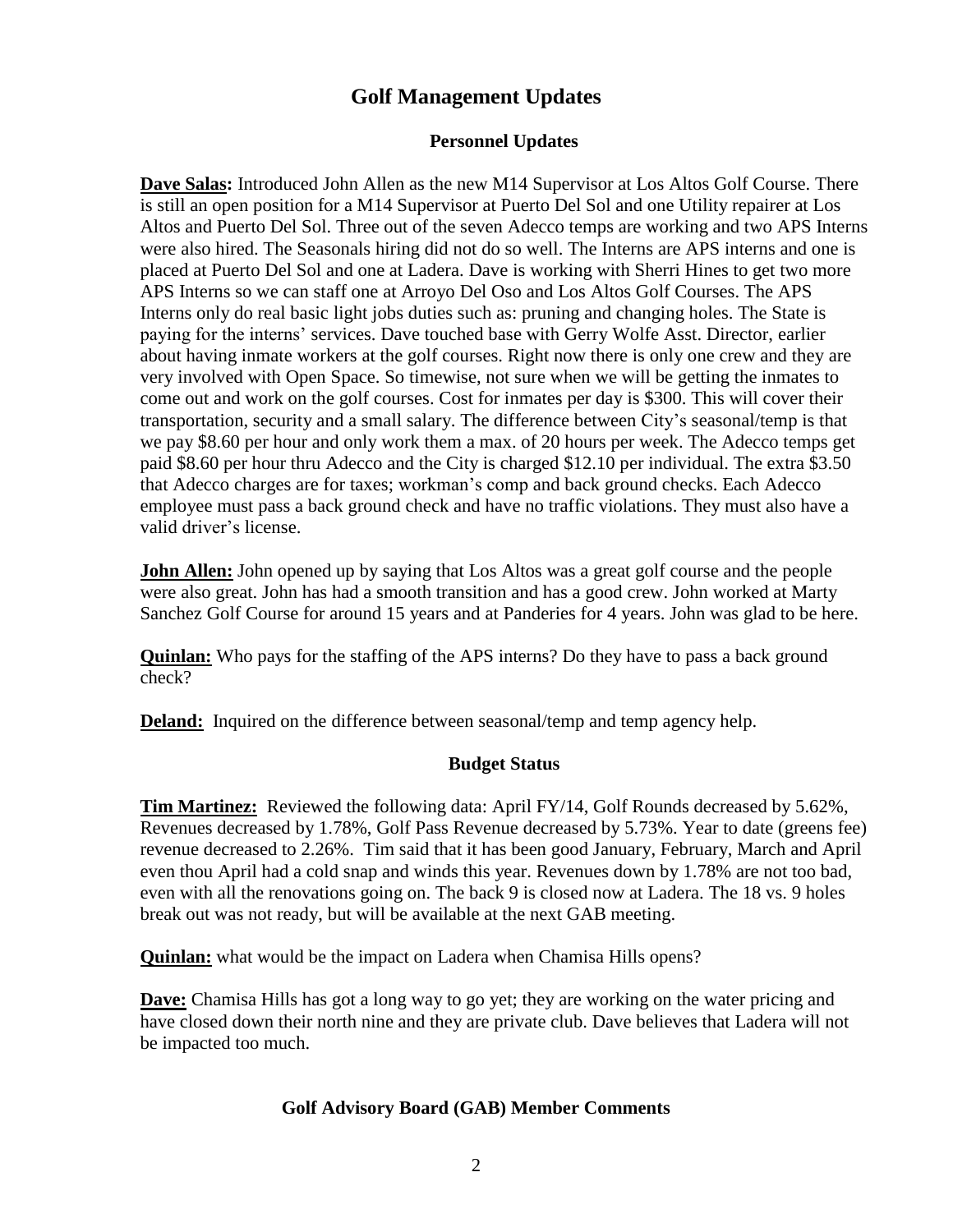**Quinlan**: Mentioned that he has not been on the course for a while. Have the nets at Los Altos been fixed on #3 and #8? Also asked if the net between #8 and the driving range is ok? Quinlan mentioned again on the 3 to 6 month passes. Information on statistics or maybe UNM has information on a break out of pricing. The Los Altos men's association was requesting information on this subject. How were the prices figured? Quinlan hasn't played golf in around 5 months. Course looks really good. Front office people are very nice.

**Dave Salas**: The nets have not been fixed as of yet; To better answer of Quinlan's question nets on #3 have not been repaired yet. Confirmed with Valley Fence has ordered the reinforcing cages which go into the ground to hold the steal galvanized replacement poles that are replacing the wooden ones that are in use now. Replacements of poles will take place the first week of June, 2014. There will be replacement of 9 poles, new cabling, and net repair on #18. Repair of the gaper hole on #16 will also take place. Valley Fence was given plans we already had for the #14 project and repairs done on #16 and #18. Back in December or January a boom lift was rented and net was repaired on #8 and on the driving range. Dave mentioned that if the GAB would like to make a recommendation on 3 or 6 month passes they can go out and get information and bring supporting documentation from other courses so that he could show them to Barbara and she can make a recommendation on the City Council agenda.

Hyso does the promotions for the Parks and Recreation division as a spokes person. Senior and PM pass holders are the highest used passes for the golf courses. Today we are doing just under \$249,000. No funding to hire a marketing analysis person. The initial closure for Ladera back nine was the day after Easter. 90 days reopening around July 18. Spoke with James about germination. Ladera crew was going around seeding the bigger bare spots mainly around the # 14, 15, 16, 17 and 18 then on to seeding the smaller areas around the course. The PDS crew has been fertilizing the, fairways, tees, greens and driving ranges. Dave will talk to the crew at PDS about a walk path on #7 par 3, the walk up from 6-7. Vibratory Rollers are very pricy not in budget to buy

**Tim:** Answered if we do go to a 3 to 6 month pass what would the premium be? Where would that group lie? If the GAB would make a recommendation under the umbrella of the annual passes then a recommendation could be made and be heard by City Council for approval. Tim asked Linda if she was asking about the number of rounds that annual pass holders play each year. Tim said that he handed out FY13 data that was given out last July on this subject. To answer Linda Knights question about pass holders there are roughly 300 maybe a little more. This could be a stronger request coming from a GAB member.

**Crane:** Said that in November and March GAB meeting, the 3-6 month passes were discussed. Crane mentioned that we are here to help build business at the golf courses. What does the marketing person do? Is there someone that will come in to do a marketing analysis. Heads greens keeper is working hard and curious about the timing for opening for the back nine.

**Deland:** Asked how many pass holders play on average?

**Perner:** Golf management does not have the resources or man power to gather information to change the golf prices or add additional passes such as 3 or 6 month. The Chief Operations Officer, John Soladay figured out all the calculations on golf passes 3 years ago. Could we go back to Soladay to see if we can look at pricing and marketing? The first goal is to get new